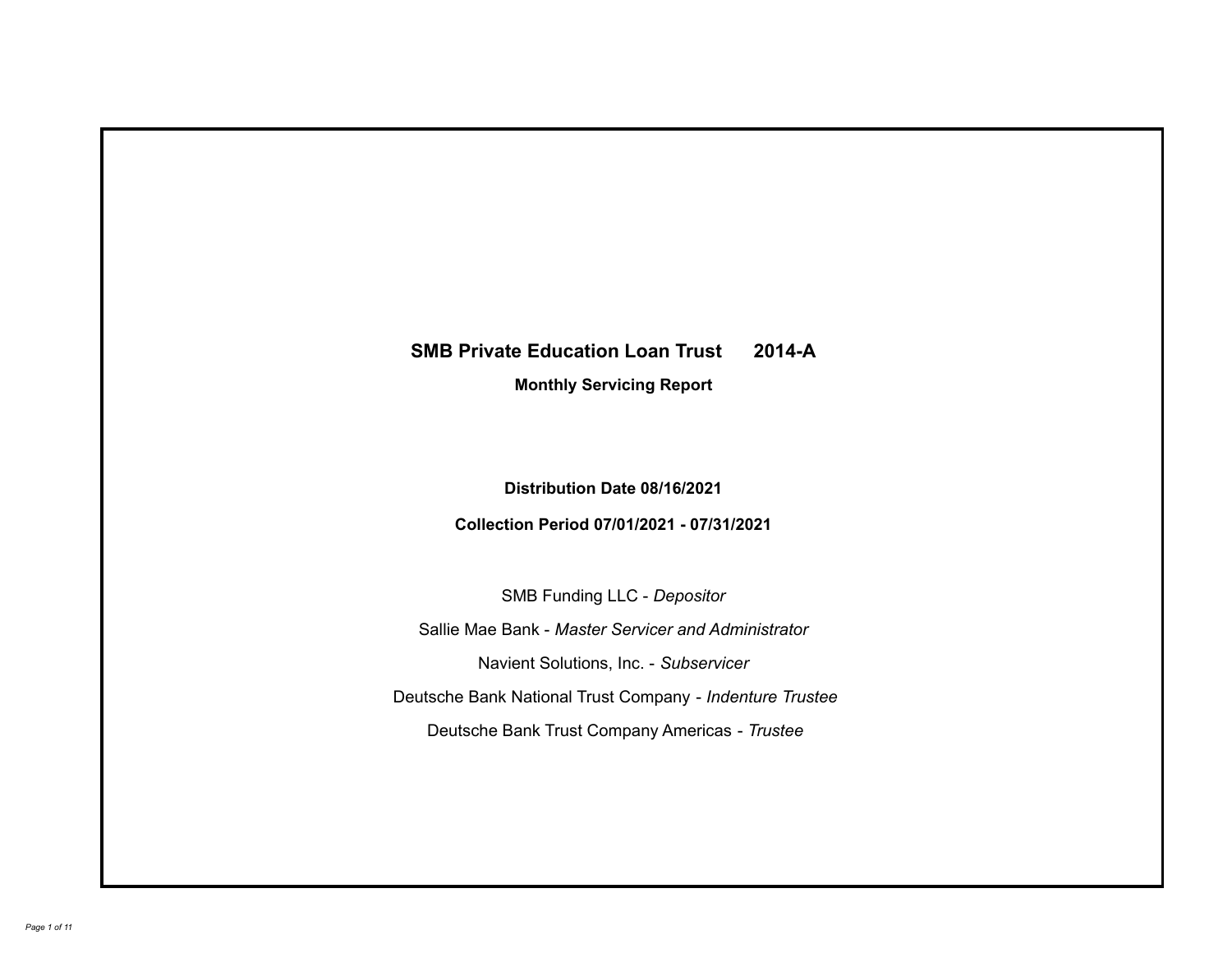| A         | <b>Student Loan Portfolio Characteristics</b>                                  |                   | 08/07/2014       | 06/30/2021       | 07/31/2021       |
|-----------|--------------------------------------------------------------------------------|-------------------|------------------|------------------|------------------|
|           | <b>Principal Balance</b>                                                       |                   | \$361,523,983.59 | \$128,166,986.52 | \$126,347,511.73 |
|           | Interest to be Capitalized Balance                                             |                   | 17,313,307.43    | 1,676,056.60     | 1,574,765.12     |
|           | Pool Balance                                                                   |                   | \$378,837,291.02 | \$129,843,043.12 | \$127,922,276.85 |
|           | Weighted Average Coupon (WAC)                                                  |                   | 7.81%            | 7.77%            | 7.79%            |
|           | Weighted Average Remaining Term                                                |                   | 138.29           | 180.98           | 181.62           |
|           | Number of Loans                                                                |                   | 33,555           | 11,722           | 11,557           |
|           | Number of Borrowers                                                            |                   | 26,651           | 9,228            | 9,099            |
|           | Pool Factor                                                                    |                   |                  | 0.342740924      | 0.337670762      |
|           | Since Issued Total Constant Prepayment Rate (1)                                |                   |                  | 6.94%            | 6.86%            |
| B         | <b>Debt Securities</b>                                                         | <b>Cusip/Isin</b> | 07/15/2021       |                  | 08/16/2021       |
|           | A <sub>2</sub> A                                                               | 784456AB1         | \$667,143.08     |                  | \$0.00           |
|           | A2B                                                                            | 784456AC9         | \$667,143.08     |                  | \$0.00           |
|           | A <sub>3</sub>                                                                 | 784456AD7         | \$50,000,000.00  |                  | \$49,372,226.92  |
|           | B                                                                              | 784456AE5         | \$36,000,000.00  |                  | \$36,000,000.00  |
|           | $\mathsf{C}$                                                                   | 784456AF2         | \$42,000,000.00  |                  | \$42,000,000.00  |
|           |                                                                                |                   |                  |                  |                  |
| ${\bf C}$ |                                                                                |                   | 07/15/2021       |                  |                  |
|           | <b>Certificates</b>                                                            | <b>Cusip/Isin</b> |                  |                  | 08/16/2021       |
|           | <b>Excess Distribution</b>                                                     | 784456105         | \$100,000.00     |                  | \$100,000.00     |
|           |                                                                                |                   |                  |                  | 08/16/2021       |
| D         | <b>Account Balances</b>                                                        |                   | 07/15/2021       |                  |                  |
|           | Reserve Account Balance                                                        |                   | \$958,735.00     |                  | \$958,735.00     |
| E         | <b>Asset / Liability</b>                                                       |                   | 07/15/2021       |                  | 08/16/2021       |
|           |                                                                                |                   | 32.74%           |                  | 33.26%           |
|           | Overcollateralization Percentage *<br>Specified Overcollateralization Amount * |                   | \$42,184,330.00  |                  | \$42,184,330.00  |
|           | Actual Overcollateralization Amount *                                          |                   | \$42,508,756.96  |                  | \$42,550,049.93  |
|           |                                                                                |                   |                  |                  |                  |

\* Based on the Rated debt securities (Class A and Class B Bonds)

(1) Since Issued Total CPR calculations found in monthly servicing reports issued on or prior to September 15, 2015 originally included loans that were removed from the pool by the sponsor because they became ineligible for the pool between the cut-off date and settlement date. On October 5, 2015, Since Issued Total CPR calculations were revised to exclude these loans and all prior monthly servicing reports were restated. For additional information, see 'Since Issued CPR Methodology' found on page 11 of this report.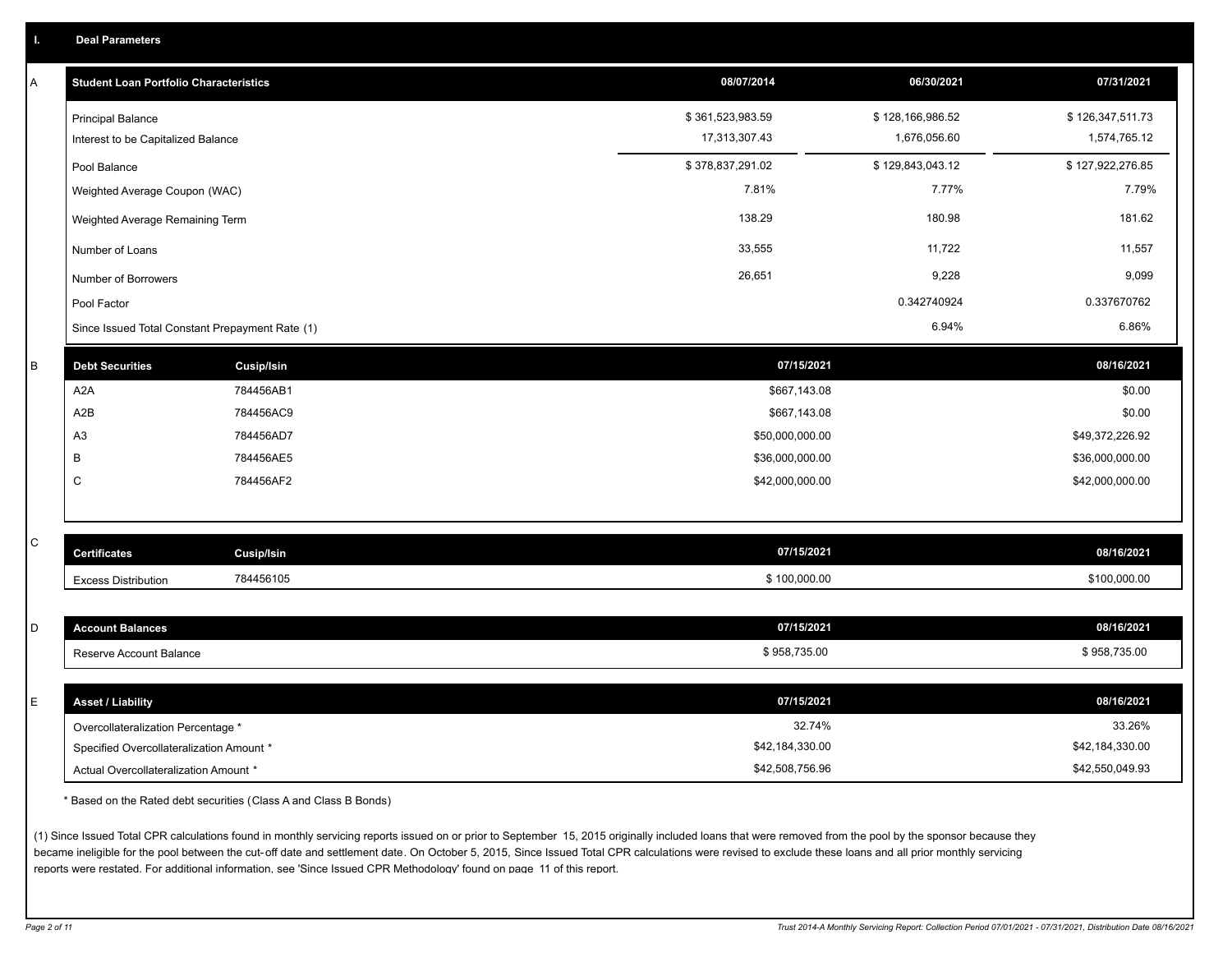| 2,007,648.97<br><b>Borrower Principal</b><br>0.00<br><b>Consolidation Activity Principal</b><br>0.00<br>Seller Principal Reimbursement<br>0.00<br>Servicer Principal Reimbursement<br>0.00<br>Delinquent Principal Purchases by Servicer<br>0.00<br><b>Other Principal Deposits</b><br>\$2,007,648.97<br><b>Total Principal Receipts</b><br>В<br><b>Student Loan Interest Receipts</b><br>651,830.74<br>Borrower Interest<br>0.00<br><b>Consolidation Activity Interest</b><br>0.00<br>Seller Interest Reimbursement<br>0.00<br>Servicer Interest Reimbursement<br>0.00<br>Delinquent Interest Purchases by Servicer<br>4,450.03<br>Other Interest Deposits<br>\$656,280.77<br><b>Total Interest Receipts</b><br>\$115,482.89<br>C<br><b>Recoveries on Realized Losses</b><br>\$76.22<br>D<br><b>Investment Income</b><br>\$0.00<br>E<br><b>Funds Borrowed from Next Collection Period</b><br>\$0.00<br>F<br>Funds Repaid from Prior Collection Period<br>\$0.00<br>G<br>Loan Sale or Purchase Proceeds<br>\$0.00<br>н<br><b>Initial Deposits to Collection Account</b><br>\$0.00<br><b>Excess Transferred from Other Accounts</b><br>\$0.00<br><b>Borrower Benefit Reimbursements</b><br>J<br>\$0.00<br>Κ<br><b>Gross Swap Receipt</b><br>\$0.00<br><b>Other Deposits</b><br>L<br>\$0.00<br>М<br><b>Other Fees Collected</b><br>\$2,779,488.85<br><b>AVAILABLE FUNDS</b><br>N<br>\$188,174.18<br>O<br>Non-Cash Principal Activity During Collection Period<br>\$0.00<br>P<br>Aggregate Purchased Amounts by the Depositor, Servicer or Seller<br>\$0.00<br>Q<br>Aggregate Loan Substitutions | Α | <b>Student Loan Principal Receipts</b> |  |
|-----------------------------------------------------------------------------------------------------------------------------------------------------------------------------------------------------------------------------------------------------------------------------------------------------------------------------------------------------------------------------------------------------------------------------------------------------------------------------------------------------------------------------------------------------------------------------------------------------------------------------------------------------------------------------------------------------------------------------------------------------------------------------------------------------------------------------------------------------------------------------------------------------------------------------------------------------------------------------------------------------------------------------------------------------------------------------------------------------------------------------------------------------------------------------------------------------------------------------------------------------------------------------------------------------------------------------------------------------------------------------------------------------------------------------------------------------------------------------------------------------------------------------------------------------------------------------------------------|---|----------------------------------------|--|
|                                                                                                                                                                                                                                                                                                                                                                                                                                                                                                                                                                                                                                                                                                                                                                                                                                                                                                                                                                                                                                                                                                                                                                                                                                                                                                                                                                                                                                                                                                                                                                                               |   |                                        |  |
|                                                                                                                                                                                                                                                                                                                                                                                                                                                                                                                                                                                                                                                                                                                                                                                                                                                                                                                                                                                                                                                                                                                                                                                                                                                                                                                                                                                                                                                                                                                                                                                               |   |                                        |  |
|                                                                                                                                                                                                                                                                                                                                                                                                                                                                                                                                                                                                                                                                                                                                                                                                                                                                                                                                                                                                                                                                                                                                                                                                                                                                                                                                                                                                                                                                                                                                                                                               |   |                                        |  |
|                                                                                                                                                                                                                                                                                                                                                                                                                                                                                                                                                                                                                                                                                                                                                                                                                                                                                                                                                                                                                                                                                                                                                                                                                                                                                                                                                                                                                                                                                                                                                                                               |   |                                        |  |
|                                                                                                                                                                                                                                                                                                                                                                                                                                                                                                                                                                                                                                                                                                                                                                                                                                                                                                                                                                                                                                                                                                                                                                                                                                                                                                                                                                                                                                                                                                                                                                                               |   |                                        |  |
|                                                                                                                                                                                                                                                                                                                                                                                                                                                                                                                                                                                                                                                                                                                                                                                                                                                                                                                                                                                                                                                                                                                                                                                                                                                                                                                                                                                                                                                                                                                                                                                               |   |                                        |  |
|                                                                                                                                                                                                                                                                                                                                                                                                                                                                                                                                                                                                                                                                                                                                                                                                                                                                                                                                                                                                                                                                                                                                                                                                                                                                                                                                                                                                                                                                                                                                                                                               |   |                                        |  |
|                                                                                                                                                                                                                                                                                                                                                                                                                                                                                                                                                                                                                                                                                                                                                                                                                                                                                                                                                                                                                                                                                                                                                                                                                                                                                                                                                                                                                                                                                                                                                                                               |   |                                        |  |
|                                                                                                                                                                                                                                                                                                                                                                                                                                                                                                                                                                                                                                                                                                                                                                                                                                                                                                                                                                                                                                                                                                                                                                                                                                                                                                                                                                                                                                                                                                                                                                                               |   |                                        |  |
|                                                                                                                                                                                                                                                                                                                                                                                                                                                                                                                                                                                                                                                                                                                                                                                                                                                                                                                                                                                                                                                                                                                                                                                                                                                                                                                                                                                                                                                                                                                                                                                               |   |                                        |  |
|                                                                                                                                                                                                                                                                                                                                                                                                                                                                                                                                                                                                                                                                                                                                                                                                                                                                                                                                                                                                                                                                                                                                                                                                                                                                                                                                                                                                                                                                                                                                                                                               |   |                                        |  |
|                                                                                                                                                                                                                                                                                                                                                                                                                                                                                                                                                                                                                                                                                                                                                                                                                                                                                                                                                                                                                                                                                                                                                                                                                                                                                                                                                                                                                                                                                                                                                                                               |   |                                        |  |
|                                                                                                                                                                                                                                                                                                                                                                                                                                                                                                                                                                                                                                                                                                                                                                                                                                                                                                                                                                                                                                                                                                                                                                                                                                                                                                                                                                                                                                                                                                                                                                                               |   |                                        |  |
|                                                                                                                                                                                                                                                                                                                                                                                                                                                                                                                                                                                                                                                                                                                                                                                                                                                                                                                                                                                                                                                                                                                                                                                                                                                                                                                                                                                                                                                                                                                                                                                               |   |                                        |  |
|                                                                                                                                                                                                                                                                                                                                                                                                                                                                                                                                                                                                                                                                                                                                                                                                                                                                                                                                                                                                                                                                                                                                                                                                                                                                                                                                                                                                                                                                                                                                                                                               |   |                                        |  |
|                                                                                                                                                                                                                                                                                                                                                                                                                                                                                                                                                                                                                                                                                                                                                                                                                                                                                                                                                                                                                                                                                                                                                                                                                                                                                                                                                                                                                                                                                                                                                                                               |   |                                        |  |
|                                                                                                                                                                                                                                                                                                                                                                                                                                                                                                                                                                                                                                                                                                                                                                                                                                                                                                                                                                                                                                                                                                                                                                                                                                                                                                                                                                                                                                                                                                                                                                                               |   |                                        |  |
|                                                                                                                                                                                                                                                                                                                                                                                                                                                                                                                                                                                                                                                                                                                                                                                                                                                                                                                                                                                                                                                                                                                                                                                                                                                                                                                                                                                                                                                                                                                                                                                               |   |                                        |  |
|                                                                                                                                                                                                                                                                                                                                                                                                                                                                                                                                                                                                                                                                                                                                                                                                                                                                                                                                                                                                                                                                                                                                                                                                                                                                                                                                                                                                                                                                                                                                                                                               |   |                                        |  |
|                                                                                                                                                                                                                                                                                                                                                                                                                                                                                                                                                                                                                                                                                                                                                                                                                                                                                                                                                                                                                                                                                                                                                                                                                                                                                                                                                                                                                                                                                                                                                                                               |   |                                        |  |
|                                                                                                                                                                                                                                                                                                                                                                                                                                                                                                                                                                                                                                                                                                                                                                                                                                                                                                                                                                                                                                                                                                                                                                                                                                                                                                                                                                                                                                                                                                                                                                                               |   |                                        |  |
|                                                                                                                                                                                                                                                                                                                                                                                                                                                                                                                                                                                                                                                                                                                                                                                                                                                                                                                                                                                                                                                                                                                                                                                                                                                                                                                                                                                                                                                                                                                                                                                               |   |                                        |  |
|                                                                                                                                                                                                                                                                                                                                                                                                                                                                                                                                                                                                                                                                                                                                                                                                                                                                                                                                                                                                                                                                                                                                                                                                                                                                                                                                                                                                                                                                                                                                                                                               |   |                                        |  |
|                                                                                                                                                                                                                                                                                                                                                                                                                                                                                                                                                                                                                                                                                                                                                                                                                                                                                                                                                                                                                                                                                                                                                                                                                                                                                                                                                                                                                                                                                                                                                                                               |   |                                        |  |
|                                                                                                                                                                                                                                                                                                                                                                                                                                                                                                                                                                                                                                                                                                                                                                                                                                                                                                                                                                                                                                                                                                                                                                                                                                                                                                                                                                                                                                                                                                                                                                                               |   |                                        |  |
|                                                                                                                                                                                                                                                                                                                                                                                                                                                                                                                                                                                                                                                                                                                                                                                                                                                                                                                                                                                                                                                                                                                                                                                                                                                                                                                                                                                                                                                                                                                                                                                               |   |                                        |  |
|                                                                                                                                                                                                                                                                                                                                                                                                                                                                                                                                                                                                                                                                                                                                                                                                                                                                                                                                                                                                                                                                                                                                                                                                                                                                                                                                                                                                                                                                                                                                                                                               |   |                                        |  |
|                                                                                                                                                                                                                                                                                                                                                                                                                                                                                                                                                                                                                                                                                                                                                                                                                                                                                                                                                                                                                                                                                                                                                                                                                                                                                                                                                                                                                                                                                                                                                                                               |   |                                        |  |
|                                                                                                                                                                                                                                                                                                                                                                                                                                                                                                                                                                                                                                                                                                                                                                                                                                                                                                                                                                                                                                                                                                                                                                                                                                                                                                                                                                                                                                                                                                                                                                                               |   |                                        |  |
|                                                                                                                                                                                                                                                                                                                                                                                                                                                                                                                                                                                                                                                                                                                                                                                                                                                                                                                                                                                                                                                                                                                                                                                                                                                                                                                                                                                                                                                                                                                                                                                               |   |                                        |  |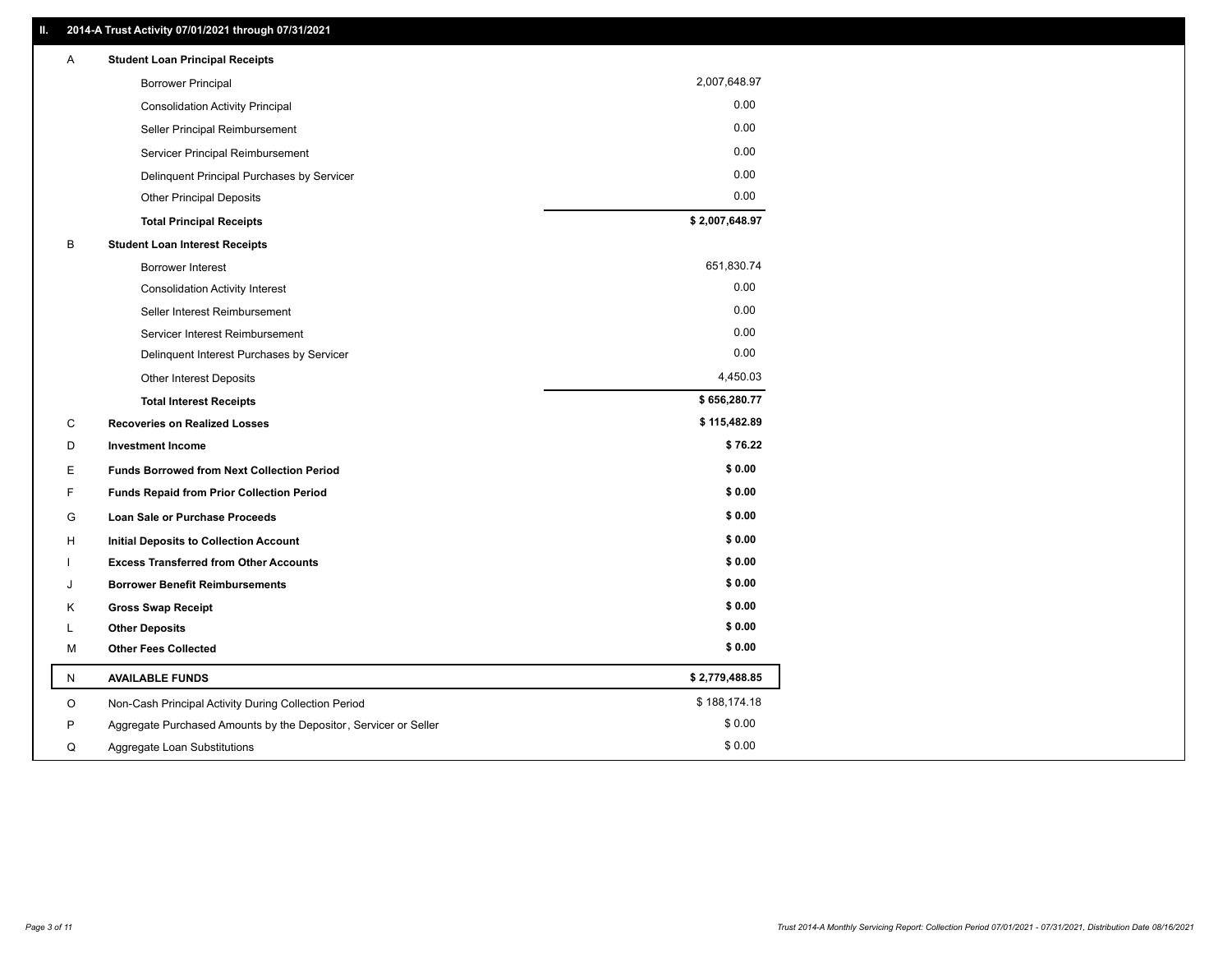|                   |                         |                          |         | 07/31/2021 |                  |                |                          |         | 06/30/2021 |                  |                |
|-------------------|-------------------------|--------------------------|---------|------------|------------------|----------------|--------------------------|---------|------------|------------------|----------------|
|                   |                         | <b>Wtd Avg</b><br>Coupon | # Loans | Principal  |                  | % of Principal | <b>Wtd Avg</b><br>Coupon | # Loans | Principal  |                  | % of Principal |
| <b>INTERIM:</b>   | IN SCHOOL               |                          | 8.29%   | 45         | \$695,217.44     | 0.543%         |                          | 8.24%   | 53         | \$769,857.74     | 0.593%         |
|                   | <b>GRACE</b>            |                          | 9.21%   | 19         | \$234,101.79     | 0.183%         |                          | 9.64%   | 13         | \$185,535.75     | 0.143%         |
|                   | <b>DEFERMENT</b>        |                          | 8.44%   | 485        | \$6,566,121.35   | 5.133%         |                          | 8.40%   | 504        | \$7,031,406.86   | 5.415%         |
| <b>REPAYMENT:</b> | <b>CURRENT</b>          |                          | 7.67%   | 10,281     | \$110,203,017.57 | 86.148%        |                          | 7.67%   | 10,447     | \$111,876,777.96 | 86.163%        |
|                   | 31-60 DAYS DELINQUENT   |                          | 8.72%   | 186        | \$2,465,091.66   | 1.927%         |                          | 8.43%   | 166        | \$2,307,793.49   | 1.777%         |
|                   | 61-90 DAYS DELINQUENT   |                          | 8.63%   | 85         | \$1,234,766.85   | 0.965%         |                          | 8.31%   | 73         | \$1,012,955.24   | 0.780%         |
|                   | 91-120 DAYS DELINQUENT  |                          | 8.62%   | 63         | \$765,258.84     | 0.598%         |                          | 8.74%   | 63         | \$834,623.96     | 0.643%         |
|                   | 121-150 DAYS DELINQUENT |                          | 8.91%   | 38         | \$688,099.78     | 0.538%         |                          | 8.56%   | 30         | \$480,545.02     | 0.370%         |
|                   | 151-180 DAYS DELINQUENT |                          | 8.55%   | 29         | \$434,296.00     | 0.339%         |                          | 8.86%   | 24         | \$331,253.15     | 0.255%         |
|                   | > 180 DAYS DELINQUENT   |                          | 8.28%   | 15         | \$230,816.39     | 0.180%         |                          | 7.35%   | 10         | \$180,556.11     | 0.139%         |
|                   | <b>FORBEARANCE</b>      |                          | 8.41%   | 311        | \$4,405,489.18   | 3.444%         |                          | 8.41%   | 339        | \$4,831,737.84   | 3.721%         |
| <b>TOTAL</b>      |                         |                          |         | 11,557     | \$127,922,276.85 | 100.00%        |                          |         | 11,722     | \$129,843,043.12 | 100.00%        |
|                   |                         |                          |         |            |                  |                |                          |         |            |                  |                |

Percentages may not total 100% due to rounding \*

\*\* Smart Option Interest Only loans and \$25 Fixed Payment loans classified as in repayment whether student borrowers are in school, in grace, in deferment or required to make full principal and interest payments on their l

\*\*\* To conform with company standard reporting these sections now include Princial and Interest Accrued to Capitalize .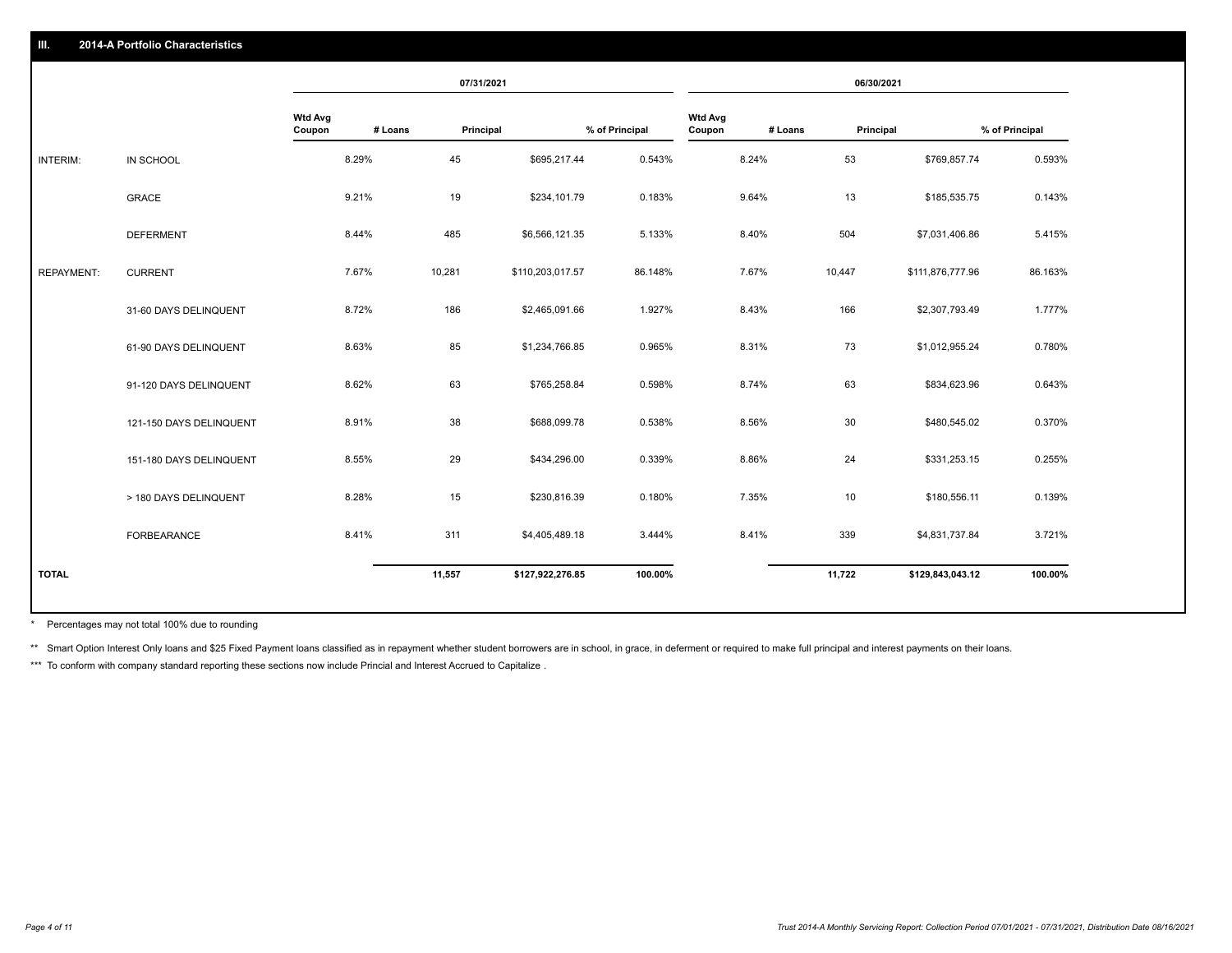|                                                         | 7/31/2021        | 6/30/2021        |
|---------------------------------------------------------|------------------|------------------|
| Pool Balance                                            | \$127,922,276.85 | \$129,843,043.12 |
| Total # Loans                                           | 11,557           | 11,722           |
| Total # Borrowers                                       | 9,099            | 9,228            |
| Weighted Average Coupon                                 | 7.79%            | 7.77%            |
| Weighted Average Remaining Term                         | 181.62           | 180.98           |
| Percent of Pool - Cosigned                              | 93.6%            | 93.6%            |
| Percent of Pool - Non Cosigned                          | 6.4%             | 6.4%             |
| Borrower Interest Accrued for Period                    | \$832,331.64     | \$818,138.75     |
| Outstanding Borrower Interest Accrued                   | \$3,796,747.95   | \$3,841,323.02   |
| Gross Principal Realized Loss - Periodic *              | \$31,092.11      | \$116,503.56     |
| Gross Principal Realized Loss - Cumulative *            | \$17,434,432.92  | \$17,403,340.81  |
| Delinquent Principal Purchased by Servicer - Periodic   | \$0.00           | \$0.00           |
| Delinquent Principal Purchased by Servicer - Cumulative | \$0.00           | \$0.00           |
| Recoveries on Realized Losses - Periodic                | \$115,482.89     | \$16,025.90      |
| Recoveries on Realized Losses - Cumulative              | \$2,220,067.67   | \$2,104,584.78   |
| Net Losses - Periodic                                   | $-$84,390.78$    | \$100,477.66     |
| Net Losses - Cumulative                                 | \$15,214,365.25  | \$15,298,756.03  |
| <b>Cumulative Gross Defaults</b>                        | \$17,434,432.92  | \$17,403,340.81  |
| Change in Gross Defaults                                | \$31,092.11      | \$116,503.56     |
| Non-Cash Principal Activity - Capitalized Interest      | \$219,312.35     | \$265,048.03     |
| Since Issued Total Constant Prepayment Rate (CPR) (1)   | 6.86%            | 6.94%            |
| <b>Loan Substitutions</b>                               | \$0.00           | \$0.00           |
| <b>Cumulative Loan Substitutions</b>                    | \$0.00           | \$0.00           |
| <b>Unpaid Master Servicing Fees</b>                     | \$0.00           | \$0.00           |
| <b>Unpaid Sub-Servicing Fees</b>                        | \$0.00           | \$0.00           |
| <b>Unpaid Administration Fees</b>                       | \$0.00           | \$0.00           |
| Unpaid Carryover Master Servicing Fees                  | \$0.00           | \$0.00           |
| Unpaid Carryover Sub-Servicing Fees                     | \$0.00           | \$0.00           |
| Note Interest Shortfall                                 | \$0.00           | \$0.00           |

\* In accordance with the Sub-Servicer's current policies and procedures, after September 1, 2017 loans subject to bankruptcy claims generally will not be reported as a charged- off unless and until they are delinquent for

(1) Since Issued Total CPR calculations found in monthly servicing reports issued on or prior to September 15, 2015 originally included loans that were removed from the pool by the sponsor because they became ineligible fo between the cut-off date and settlement date. On October 5, 2015, Since Issued Total CPR calculations were revised to exclude these loans and all prior monthly servicing reports were restated. For additional information, s Issued CPR Methodology' found on page 11 of this report.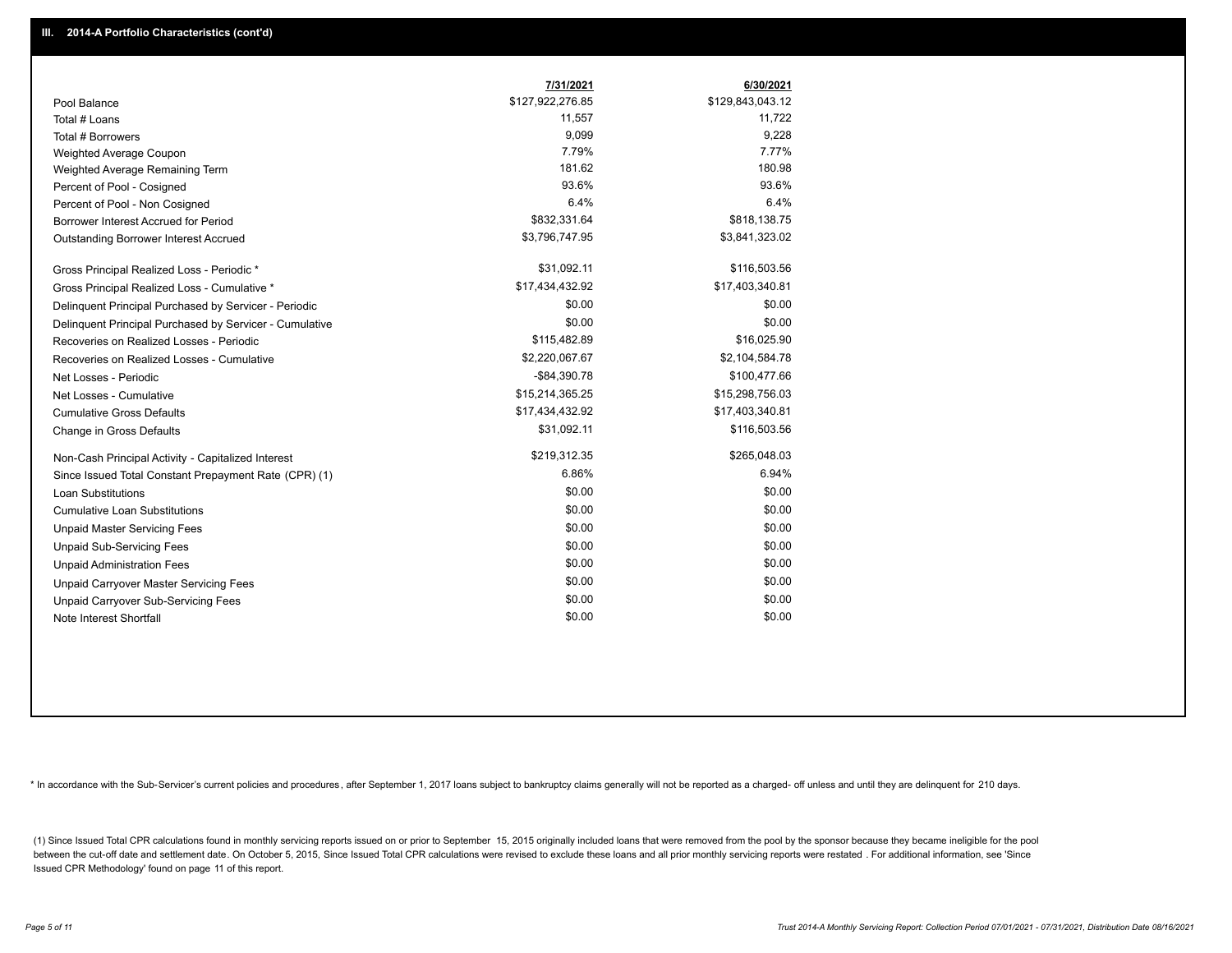## **IV. 2014-A Portfolio Statistics by Loan Program**

|                                                                                                                    | Weighted<br>Average | # LOANS | \$ AMOUNT        | $%$ *    |
|--------------------------------------------------------------------------------------------------------------------|---------------------|---------|------------------|----------|
| - Smart Option Deferred Loans                                                                                      | 8.13%               | 6,017   | \$67,350,795.50  | 52.650%  |
| - Smart Option Fixed Pay Loans                                                                                     | 7.68%               | 3,375   | \$45,157,196.79  | 35.300%  |
| - Smart Option Interest-Only Loans                                                                                 | 6.62%               | 2,165   | \$15,414,284.56  | 12.050%  |
| - Other Loan Programs                                                                                              | 0.00%               | 0.00    | \$0.00           | 0.000%   |
| <b>Total</b>                                                                                                       | 7.79%               | 11,557  | \$127,922,276.85 | 100.000% |
| Prime Indexed Loans -- Monthly Reset Adjustable                                                                    |                     |         | \$0.00           |          |
| Prime Indexed Loans -- Monthly Reset Non-Adjustable                                                                |                     |         | \$0.00           |          |
| Prime Indexed Loans -- Quarterly Reset Adjustable                                                                  |                     |         | \$0.00           |          |
| Prime Indexed Loans -- Quarterly Reset Non-Adjustable                                                              |                     |         | \$0.00           |          |
| Prime Indexed Loans -- Annual Reset                                                                                |                     |         | \$0.00           |          |
| T-Bill Indexed Loans                                                                                               |                     |         | \$0.00           |          |
| <b>Fixed Rate Loans</b>                                                                                            |                     |         | \$16,279,980.47  |          |
| <b>LIBOR Indexed Loans</b>                                                                                         |                     |         | \$111,642,296.38 |          |
|                                                                                                                    |                     |         |                  |          |
| * Note: Percentages may not total 100% due to rounding                                                             |                     |         |                  |          |
| To conform with company standard reporting these sections now include Princial and Interest Accrued to Capitalize. |                     |         |                  |          |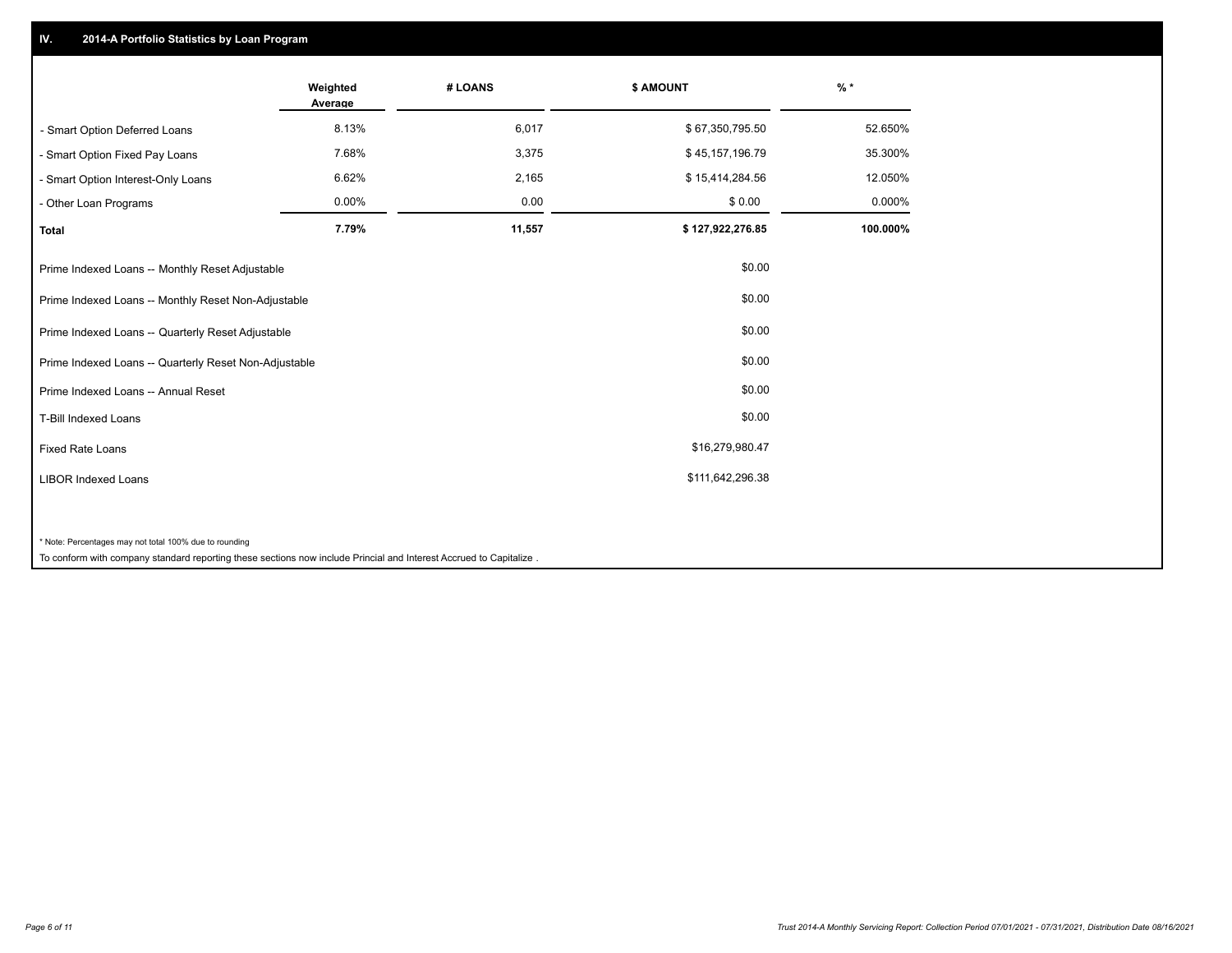| ٧. |       | 2014-A Reserve Account and Principal Distribution Calculations                                                                                                                                                        |                  |  |
|----|-------|-----------------------------------------------------------------------------------------------------------------------------------------------------------------------------------------------------------------------|------------------|--|
| А. |       | <b>Reserve Account</b>                                                                                                                                                                                                |                  |  |
|    |       | Specified Reserve Account Balance                                                                                                                                                                                     | \$958,735.00     |  |
|    |       | Actual Reserve Account Balance                                                                                                                                                                                        | \$958,735.00     |  |
| В. |       | <b>Principal Distribution Amount</b>                                                                                                                                                                                  |                  |  |
|    | i.    | Class A Notes Outstanding                                                                                                                                                                                             | \$51,334,286.16  |  |
|    | ii.   | Pool Balance                                                                                                                                                                                                          | \$127,922,276.85 |  |
|    | iii.  | First Priority Principal Distribution Amount (i - ii)                                                                                                                                                                 | \$0.00           |  |
|    |       |                                                                                                                                                                                                                       |                  |  |
|    | iv.   | Class A and B Notes Outstanding                                                                                                                                                                                       | \$87,334,286.16  |  |
|    | ν.    | First Priority Principal Distribution Amount                                                                                                                                                                          | \$0.00           |  |
|    | vi.   | Pool Balance                                                                                                                                                                                                          | \$127,922,276.85 |  |
|    | vii.  | Specified Overcollateralization Amount                                                                                                                                                                                | \$42,184,330.00  |  |
|    | viii. | Regular Principal Distribution Amount (iv - v) - (vi - vii)                                                                                                                                                           | \$1,596,339.31   |  |
|    |       |                                                                                                                                                                                                                       |                  |  |
|    | ix.   | <b>Notes Outstanding</b>                                                                                                                                                                                              | \$129,334,286.16 |  |
|    | х.    | First Priority Principal Distribution Amount                                                                                                                                                                          | \$0.00           |  |
|    | xi.   | Regular Principal Distribution Amount                                                                                                                                                                                 | \$1,596,339.31   |  |
|    | xii.  | Available Funds (after payment of waterfall items A through J) *                                                                                                                                                      | \$731,439.86     |  |
|    | xiii. | Additional Principal Distribution Amount (min(ix - x - xi, xiii))                                                                                                                                                     | \$365,719.93     |  |
|    |       | * Represents 50% of value if the principal balance of the notes is greater than 10% of initial principal balance of the notes or the Class A and Class B note are reduced to 0, otherwise the<br>full value is shown. |                  |  |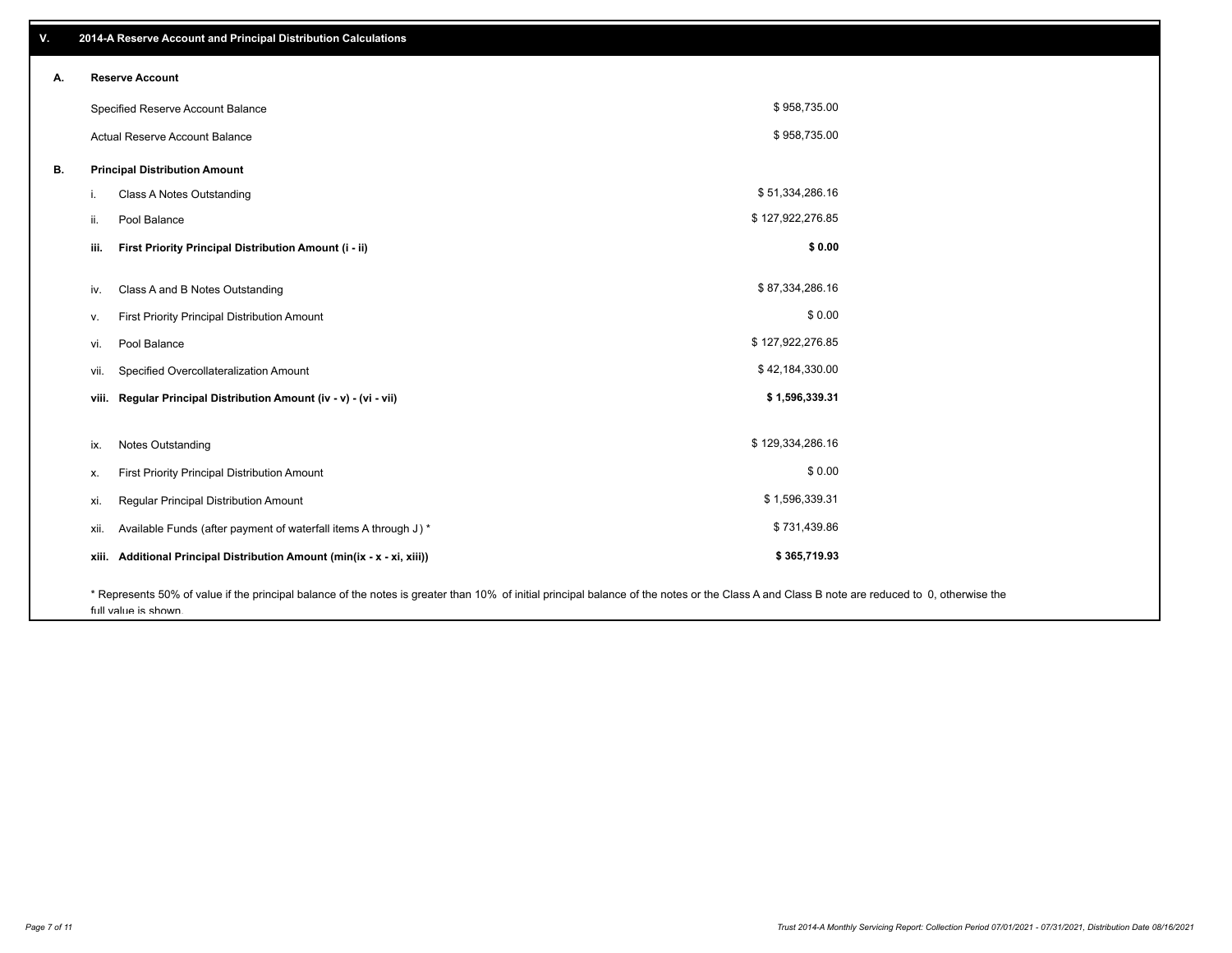| VI. | 2014-A Waterfall for Distributions                                                                                                                                                                    |                  |                      |
|-----|-------------------------------------------------------------------------------------------------------------------------------------------------------------------------------------------------------|------------------|----------------------|
|     |                                                                                                                                                                                                       | Paid             | <b>Funds Balance</b> |
|     | <b>Total Available Funds</b>                                                                                                                                                                          |                  | \$2,779,488.85       |
| Α   | <b>Trustee Fees</b>                                                                                                                                                                                   | \$0.00           | \$2,779,488.85       |
| В   | i. Master Servicing Fees                                                                                                                                                                              | \$5,392.86       | \$2,774,095.99       |
|     | ii. Sub-Servicing Fees                                                                                                                                                                                | \$88,820.18      | \$2,685,275.81       |
| C   | i. Administration Fees                                                                                                                                                                                | \$6,667.00       | \$2,678,608.81       |
|     | ii. Unreimbursed Administrator Advances plus any Unpaid                                                                                                                                               | \$91.00          | \$2,678,517.81       |
| D   | Class A Noteholders Interest Distribution Amount                                                                                                                                                      | \$73,238.64      | \$2,605,279.17       |
| Е   | <b>First Priority Principal Payment</b>                                                                                                                                                               | \$0.00           | \$2,605,279.17       |
| F   | Class B Noteholders Interest Distribution Amount                                                                                                                                                      | \$120,000.00     | \$2,485,279.17       |
| G   | Class C Noteholders Interest Distribution Amount                                                                                                                                                      | \$157,500.00     | \$2,327,779.17       |
| H   | <b>Reinstatement Reserve Account</b>                                                                                                                                                                  | \$0.00           | \$2,327,779.17       |
|     | Regular Principal Distribution                                                                                                                                                                        | \$1,596,339.31   | \$731,439.86         |
| J   | i. Carryover Master Servicing Fees                                                                                                                                                                    | \$0.00           | \$731,439.86         |
|     | ii. Carryover Sub-servicing Fees                                                                                                                                                                      | \$0.00           | \$731,439.86         |
| Κ   | Additional Principal Distribution Amount                                                                                                                                                              | \$365,719.93     | \$365,719.93         |
| L   | Unpaid Expenses of Trustee                                                                                                                                                                            | \$0.00           | \$365,719.93         |
| M   | Unpaid Expenses of Administrator                                                                                                                                                                      | \$0.00           | \$365,719.93         |
| N   | Remaining Funds to the Excess Distribution Certificateholder                                                                                                                                          | \$365,719.93     | \$0.00               |
|     | <b>Waterfall Conditions</b>                                                                                                                                                                           |                  |                      |
|     |                                                                                                                                                                                                       |                  |                      |
| А.  | <b>Class C Noteholders' Interest Distribution Condition</b>                                                                                                                                           |                  |                      |
|     | Pool Balance<br>i.                                                                                                                                                                                    | \$127,922,276.85 |                      |
|     | ii.<br>Class A and B Notes Outstanding                                                                                                                                                                | \$87,334,286.16  |                      |
|     | Class C Noteholders' Interest Distribution Ratio (i / ii)<br>iii.                                                                                                                                     | 146.47%          |                      |
|     | Minimum Ratio<br>iv.                                                                                                                                                                                  | 110.00%<br>Υ     |                      |
|     | Is the Class C Noteholders' Interest Distribution Condition Satisfied (iii > iv)<br>v.                                                                                                                |                  |                      |
|     | * Note: If the Class C Noteholders' Interest Distribution Condition is satisfied then the amount of interest accrued at the Class C Rate for the Accrual Period is Released on the distribution Date. |                  |                      |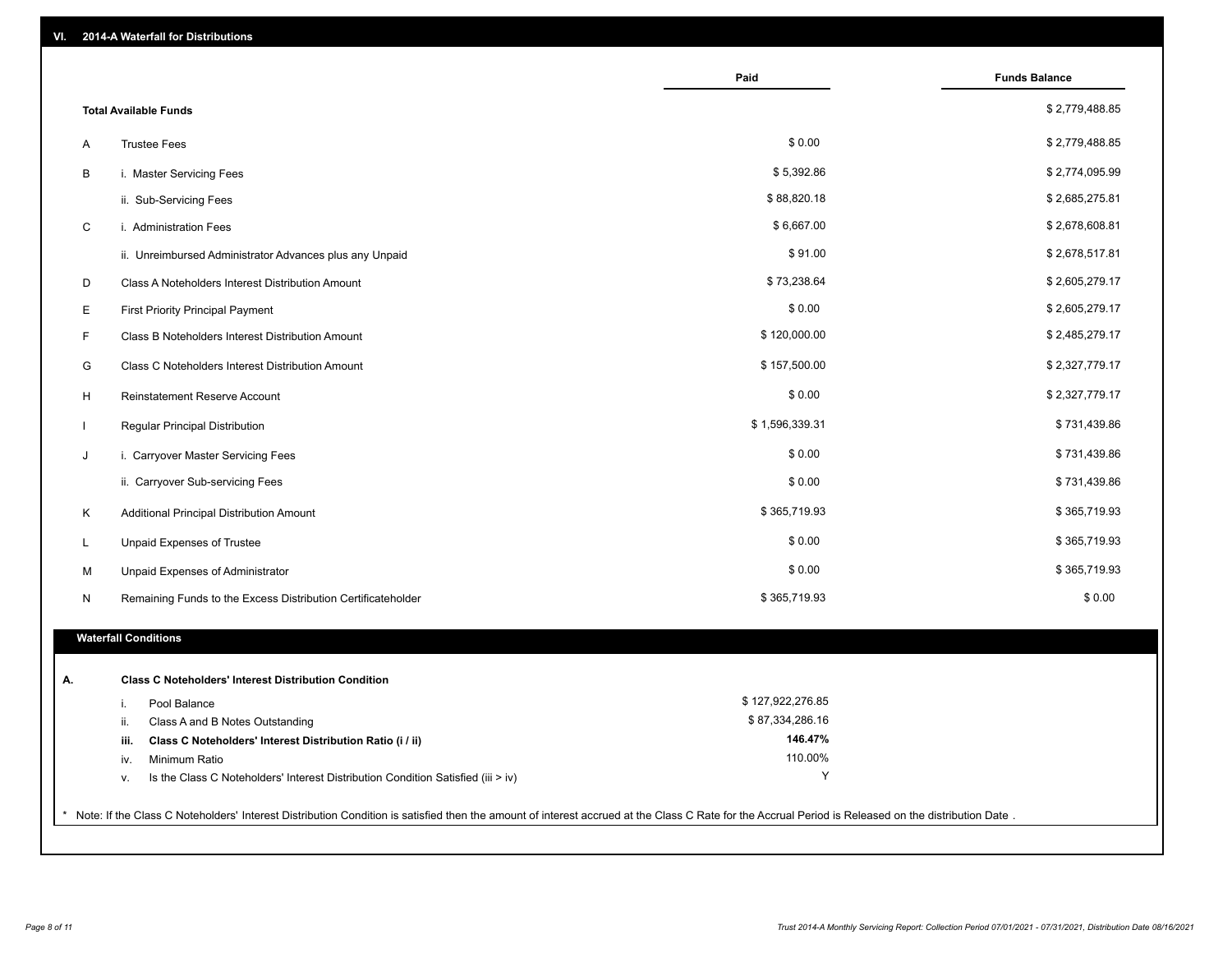| <b>Distribution Amounts</b>                                |                         |                         |                         |
|------------------------------------------------------------|-------------------------|-------------------------|-------------------------|
|                                                            | A <sub>2</sub> A        | A <sub>2</sub> B        | A <sub>3</sub>          |
| Cusip/Isin                                                 | 784456AB1               | 784456AC9               | 784456AD7               |
| <b>Beginning Balance</b>                                   | \$667,143.08            | \$667,143.08            | \$50,000,000.00         |
| Index                                                      | <b>FIXED</b>            | <b>LIBOR</b>            | <b>LIBOR</b>            |
| Spread/Fixed Rate                                          | 3.05%                   | 1.15%                   | 1.50%                   |
| Record Date (Days Prior to Distribution)                   | 1 NEW YORK BUSINESS DAY | 1 NEW YORK BUSINESS DAY | 1 NEW YORK BUSINESS DAY |
| Accrual Period Begin                                       | 7/15/2021               | 7/15/2021               | 7/15/2021               |
| <b>Accrual Period End</b>                                  | 8/15/2021               | 8/16/2021               | 8/16/2021               |
| <b>Daycount Fraction</b>                                   | 0.08333333              | 0.08888889              | 0.08888889              |
| Interest Rate*                                             | 3.05000%                | 1.24313%                | 1.59313%                |
| <b>Accrued Interest Factor</b>                             | 0.002541674             | 0.001105010             | 0.001416116             |
| <b>Current Interest Due</b>                                | \$1,695.66              | \$737.20                | \$70,805.78             |
| Interest Shortfall from Prior Period Plus Accrued Interest | $\mathsf{\$}$ -         | $\mathsf{\$}$ -         | $\mathsf{\$}$ -         |
| <b>Total Interest Due</b>                                  | \$1,695.66              | \$737.20                | \$70,805.78             |
| <b>Interest Paid</b>                                       | \$1,695.66              | \$737.20                | \$70,805.78             |
| <b>Interest Shortfall</b>                                  | $\mathsf{\$}$ -         | $\mathsf{\$}$ -         | $\frac{1}{2}$           |
| <b>Principal Paid</b>                                      | \$667,143.08            | \$667,143.08            | \$627,773.08            |
| <b>Ending Principal Balance</b>                            | $\mathbb{S}$ -          | $\mathsf{\$}$ -         | \$49,372,226.92         |
| Paydown Factor                                             | 0.009810928             | 0.009810928             | 0.012555462             |
| <b>Ending Balance Factor</b>                               | 0.000000000             | 0.000000000             | 0.987444538             |

\* Pay rates for Current Distribution. For the interest rates applicable to the next distribution date, please see https://www.salliemae.com/about/investors/data/SMBabrate.txt.

**VII. 2014-A Distributions**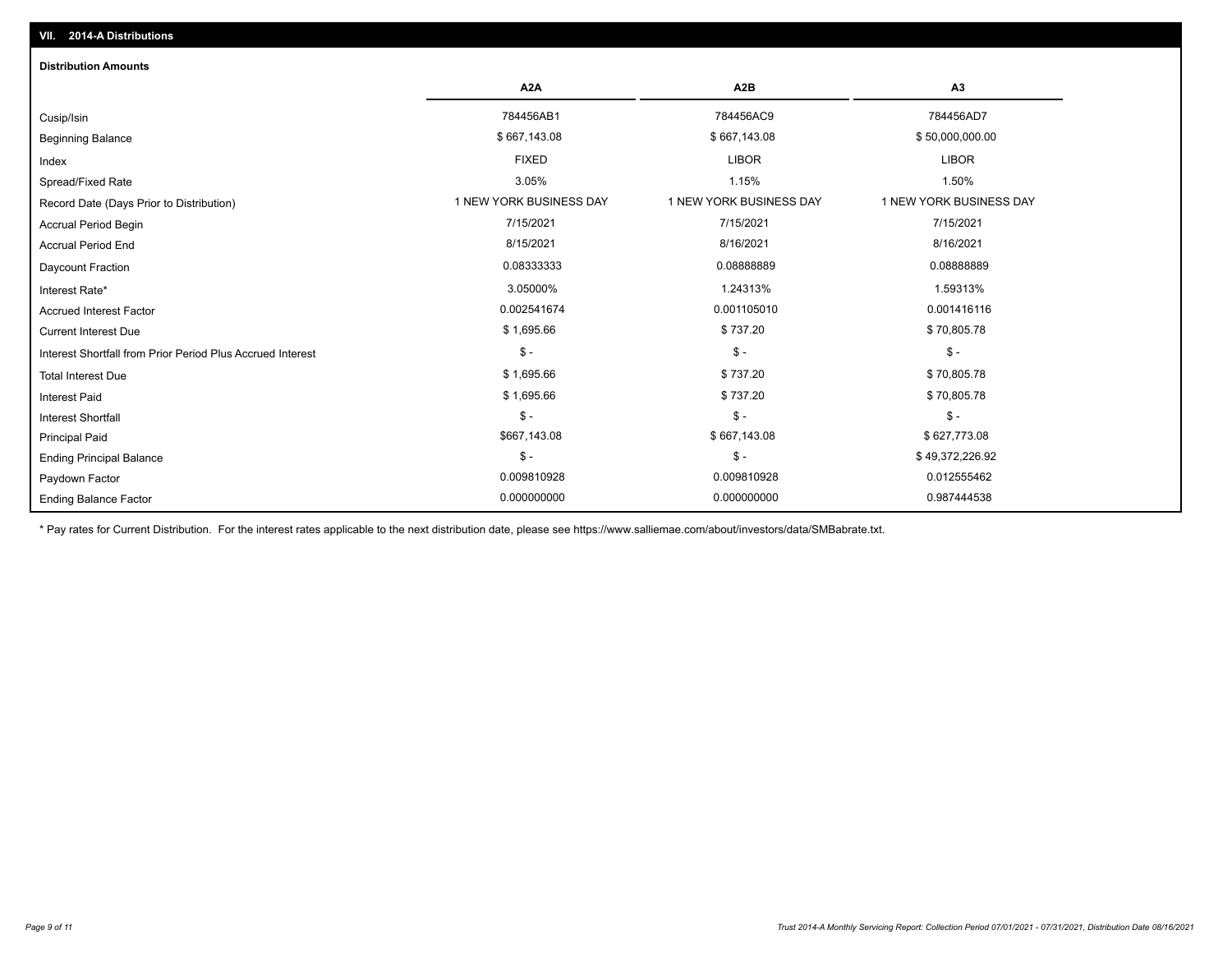| <b>Distribution Amounts</b>                                |                         |                         |
|------------------------------------------------------------|-------------------------|-------------------------|
|                                                            | в                       | C                       |
| Cusip/Isin                                                 | 784456AE5               | 784456AF2               |
| <b>Beginning Balance</b>                                   | \$36,000,000.00         | \$42,000,000.00         |
| Index                                                      | <b>FIXED</b>            | <b>FIXED</b>            |
| Spread/Fixed Rate                                          | 4.00%                   | 4.50%                   |
| Record Date (Days Prior to Distribution)                   | 1 NEW YORK BUSINESS DAY | 1 NEW YORK BUSINESS DAY |
| <b>Accrual Period Begin</b>                                | 7/15/2021               | 7/15/2021               |
| <b>Accrual Period End</b>                                  | 8/15/2021               | 8/15/2021               |
| Daycount Fraction                                          | 0.08333333              | 0.08333333              |
| Interest Rate*                                             | 4.00000%                | 4.50000%                |
| <b>Accrued Interest Factor</b>                             | 0.003333333             | 0.003750000             |
| <b>Current Interest Due</b>                                | \$120,000.00            | \$157,500.00            |
| Interest Shortfall from Prior Period Plus Accrued Interest | $\mathsf{\$}$ -         | $\mathsf{\$}$ -         |
| <b>Total Interest Due</b>                                  | \$120,000.00            | \$157,500.00            |
| <b>Interest Paid</b>                                       | \$120,000.00            | \$157,500.00            |
| <b>Interest Shortfall</b>                                  | $\frac{1}{2}$           | $$ -$                   |
| <b>Principal Paid</b>                                      | $\mathsf{\$}$ -         | $$ -$                   |
| <b>Ending Principal Balance</b>                            | \$36,000,000.00         | \$42,000,000.00         |
| Paydown Factor                                             | 0.000000000             | 0.000000000             |
| <b>Ending Balance Factor</b>                               | 1.000000000             | 1.000000000             |

\* Pay rates for Current Distribution. For the interest rates applicable to the next distribution date, please see https://www.salliemae.com/about/investors/data/SMBabrate.txt.

**VII. 2014-A Distributions**